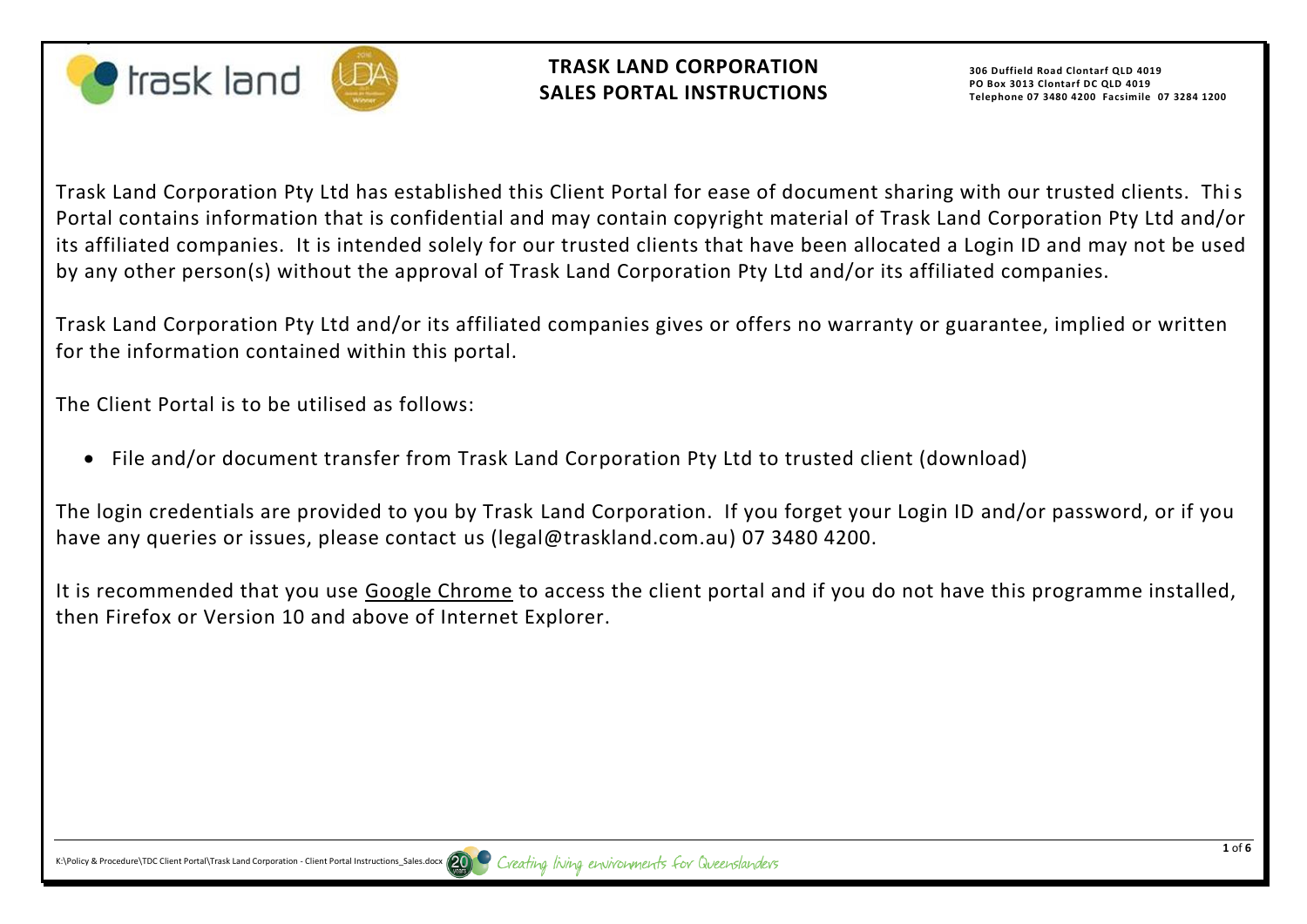

## **TRASK LAND CORPORATION SALES PORTAL INSTRUCTIONS**

**306 Duffield Road Clontarf QLD 4019 PO Box 3013 Clontarf DC QLD 4019 Telephone 07 3480 4200 Facsimile 07 3284 1200**

To access Trask Land Corporation Client Portal simply click on our webpage [\(www.traskland.com.au\)](http://www.traskland.com.au/) and select "Portal". This is located at the top of the home page.



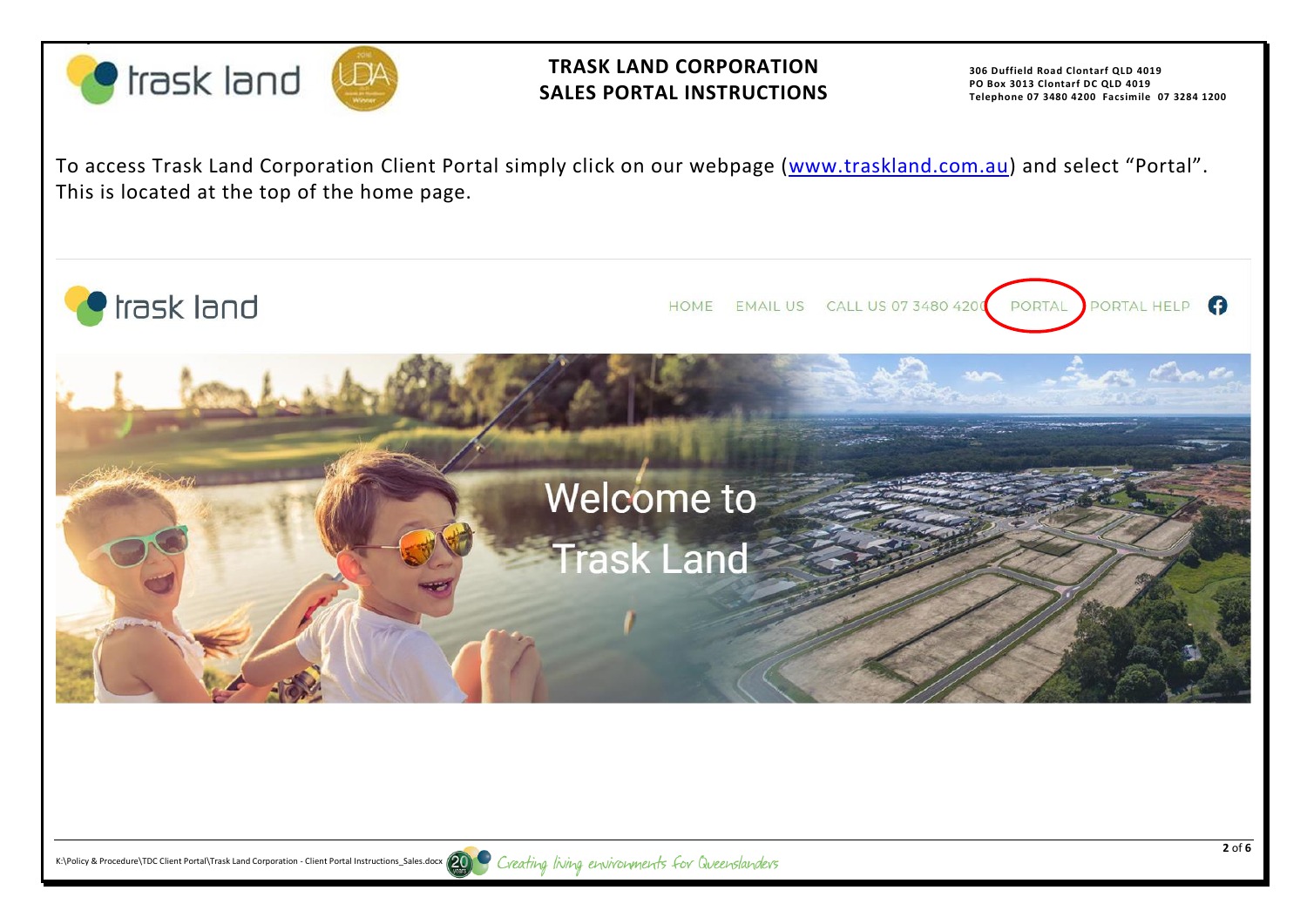

## **TRASK LAND CORPORATION SALES PORTAL INSTRUCTIONS**

**306 Duffield Road Clontarf QLD 4019 PO Box 3013 Clontarf DC QLD 4019 Telephone 07 3480 4200 Facsimile 07 3284 1200**

| The following screen will appear: |  |  |  |
|-----------------------------------|--|--|--|
|-----------------------------------|--|--|--|

Enter your Login ID: Enter your Password:

|                        | trask land |
|------------------------|------------|
| Login ID:<br>Password: |            |
|                        | Login      |

Once logged on a popup box will appear – simply select OK

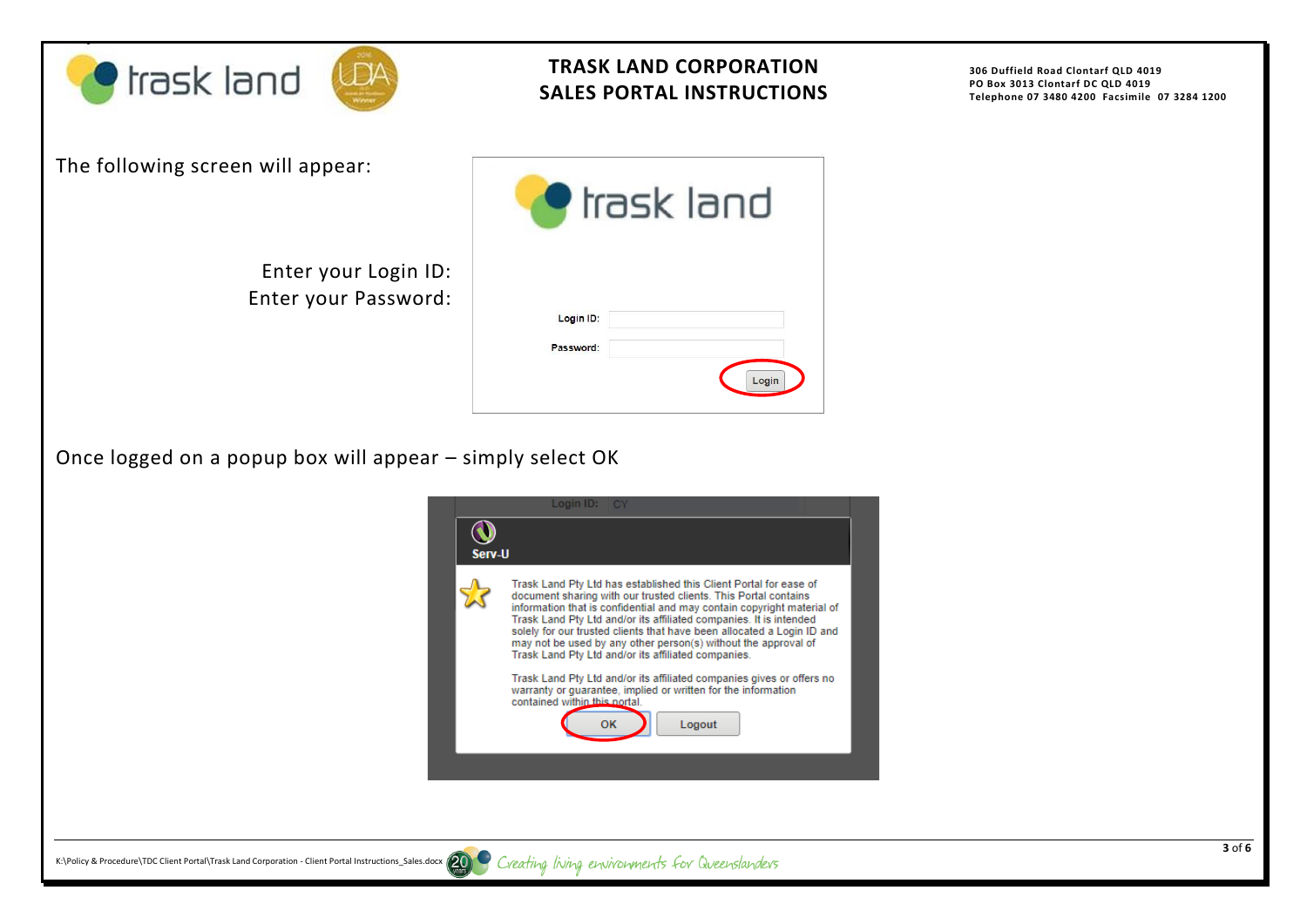| <b>Trask land</b>                                                                                                                                                                                                                                                                                                                                              | ⅅÅ                                                                                                                                                                                         | <b>TRASK LAND CORPORATION</b><br><b>SALES PORTAL INSTRUCTIONS</b>                                              | 306 Duffield Road Clontarf QLD 4019<br>PO Box 3013 Clontarf DC QLD 4019<br>Telephone 07 3480 4200 Facsimile 07 3284 1200 |  |  |
|----------------------------------------------------------------------------------------------------------------------------------------------------------------------------------------------------------------------------------------------------------------------------------------------------------------------------------------------------------------|--------------------------------------------------------------------------------------------------------------------------------------------------------------------------------------------|----------------------------------------------------------------------------------------------------------------|--------------------------------------------------------------------------------------------------------------------------|--|--|
| You will then be presented with the following screen:                                                                                                                                                                                                                                                                                                          |                                                                                                                                                                                            |                                                                                                                |                                                                                                                          |  |  |
| <b>C</b> trask land<br><b>Web Client</b>                                                                                                                                                                                                                                                                                                                       |                                                                                                                                                                                            |                                                                                                                | Second Favorites v Seconds v Second Help Chris Yates (Staff) v                                                           |  |  |
| $\bigcirc$ $\bigcirc$ $\bigcirc$ $\bigcirc$ Homer                                                                                                                                                                                                                                                                                                              |                                                                                                                                                                                            |                                                                                                                | Jump to: Web Client                                                                                                      |  |  |
| <b>Home ®</b>                                                                                                                                                                                                                                                                                                                                                  |                                                                                                                                                                                            |                                                                                                                | v <br>Search                                                                                                             |  |  |
| Be Parent Directory   ■ New Directory   ● Open   會 Upload   零 Download   ※ Delete   More Actions ▼<br>Name<br>FWG03 - Freshwater - Stage 25<br>JSR4B - Jones Street, Rothwell<br>LOM11 - Lakeview Estate Stage 1<br>LOM12 - Lakeview Estate Stage 2<br>LOM21 - Lakeview Estate Stage 3<br>LOM40 - Lakeview Estate Stage 5                                      | Size Time<br>6/26/2019, 4:52:26 PM<br>5/29/2019, 2:11:53 PM<br>3/9/2020, 10:53:25 AM<br>11/15/2019, 1:33:32 PM<br>11/15/2019, 1:33:52 PM<br>12/18/2019, 2:02:00 PM                         | To access the files you require, first you will need to select the estate by highlighting it and double-click. | こ 闘                                                                                                                      |  |  |
| <b>o</b> trask land<br><b>Web Client</b>                                                                                                                                                                                                                                                                                                                       |                                                                                                                                                                                            |                                                                                                                | Staff Tools v Britain Chris Yates (Staff                                                                                 |  |  |
| $\Rightarrow$ $\bullet$ $\Rightarrow$ Home                                                                                                                                                                                                                                                                                                                     |                                                                                                                                                                                            |                                                                                                                | Jump to: Web Client                                                                                                      |  |  |
| $\blacksquare$ Home $\blacksquare$                                                                                                                                                                                                                                                                                                                             |                                                                                                                                                                                            |                                                                                                                | $  \vee   \circ$<br>Search                                                                                               |  |  |
| Represent Directory   the New Directory   the Open   4 Upload   7 Download   X Delete   More Actions<br>Name<br>FWG03 - Freshwater - Stage 25<br>JSR4B - Jones Street, Rothwell<br>LOM11 - Lakeview Estate Stage 1<br>LOM12 - Lakeview Estate Stage 2<br>LOM21 - Lakeview Estate Stage 3<br>LOM40 - Lakeview Estate Stage 5<br>LOM60 - Lakeview Estate Stage 6 | Size Time<br>6/26/2019, 4:52:26 PM<br>5/29/2019, 2:11:53 PM<br>3/9/2020, 10:53:25 AM<br>11/15/2019, 1:33:32 PM<br>11/15/2019, 1:33:52 PM<br>12/18/2019, 2:02:00 PM<br>3/9/2020, 4:52:07 PM |                                                                                                                | さ 譜                                                                                                                      |  |  |
| K:\Policy&Procedure\TDCClient Portal\Trask Land Corporation - Client Portal Instructions_Sales.docx and Coreating living environments for Queenslanders                                                                                                                                                                                                        |                                                                                                                                                                                            |                                                                                                                | 4 of 6                                                                                                                   |  |  |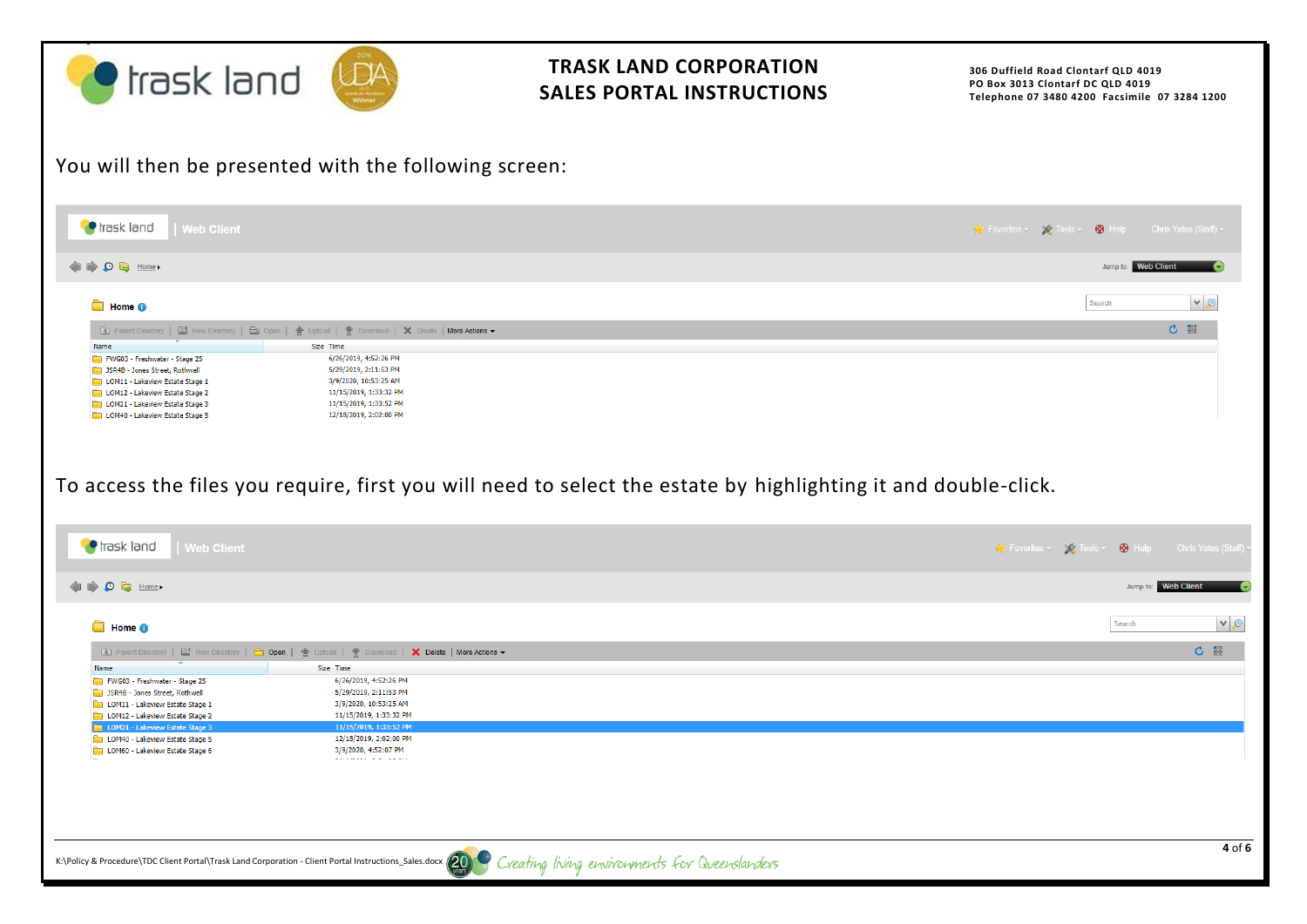